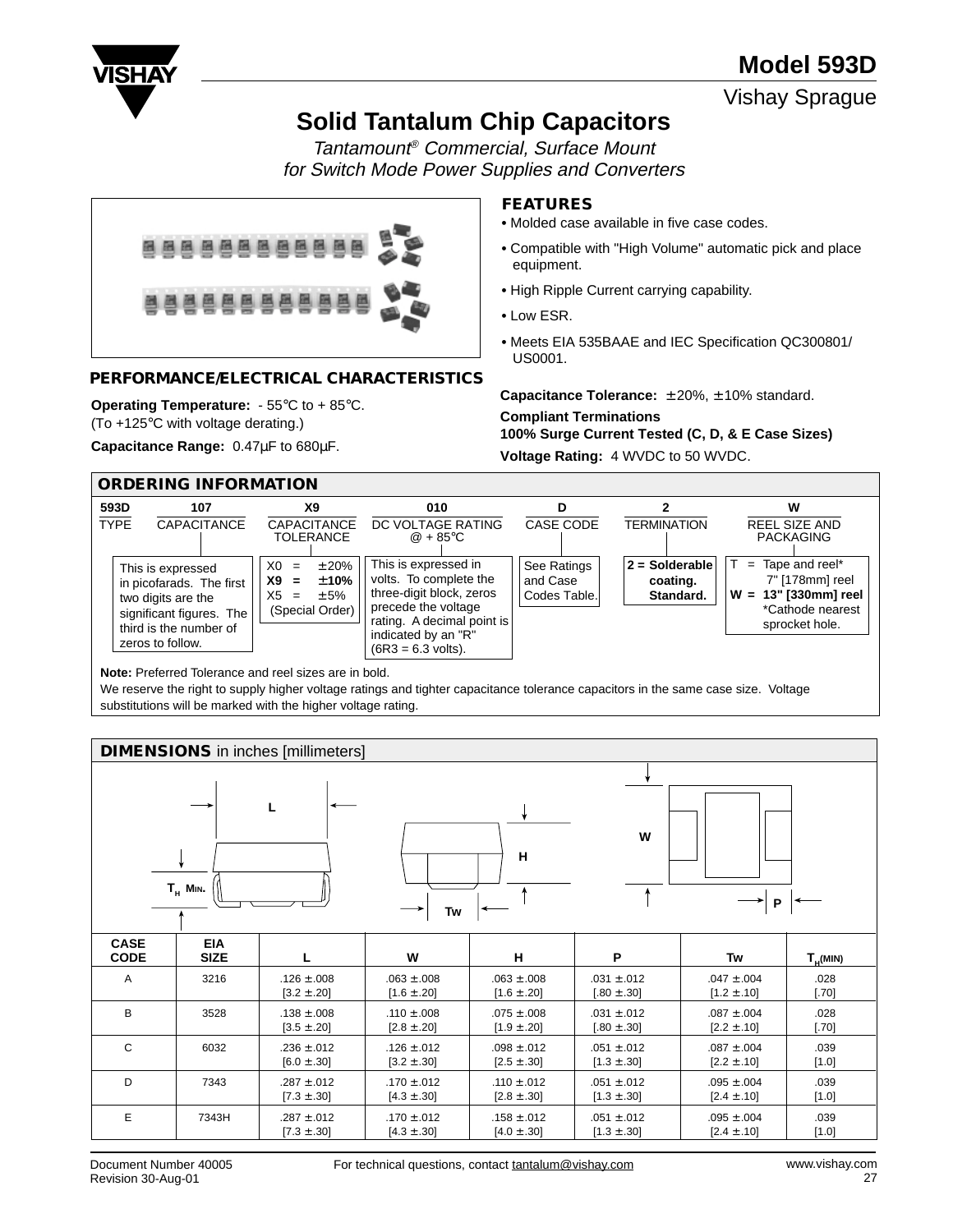# Vishay Sprague



|         | <b>RATINGS AND CASE CODES</b> |         |      |             |             |                         |              |              |              |                |              |                |      |              |      |                    |
|---------|-------------------------------|---------|------|-------------|-------------|-------------------------|--------------|--------------|--------------|----------------|--------------|----------------|------|--------------|------|--------------------|
| $\mu$ F |                               | 4V      |      | 6.3V        |             | <b>10V</b>              |              | <b>16V</b>   |              | <b>20V</b>     |              | <b>25V</b>     |      | 35V          |      | 50V                |
|         | Std.                          | Ext.    | Std. | Ext.        | Std.        | Ext.                    | Std.         | Ext.         | Std.         | Ext.           | Std.         | Ext.           | Std. | Ext.         | Std. | Ext.               |
| 0.47    |                               |         |      |             |             |                         |              |              |              |                |              |                |      | A            |      |                    |
| 0.68    |                               |         |      |             |             |                         |              |              |              |                |              |                |      | $\mathsf{A}$ |      |                    |
| 1.0     |                               |         |      |             |             |                         |              |              | Α            |                |              | $\overline{A}$ | B    | $\mathsf{A}$ |      |                    |
| 1.5     |                               |         |      |             |             |                         |              |              |              |                |              | A              | C    | B            |      | $\mathbf C$        |
| 2.2     |                               |         |      |             |             |                         |              |              |              | $\overline{A}$ | B            | A              | C    | B            |      | $\mathsf C$        |
| 3.3     |                               |         |      |             |             |                         | A            |              |              | $\mathsf{A}$   |              | B              | C    |              | D    | $\mathbf C$        |
| 4.7     |                               |         |      |             | A           |                         | B            | A            | B            | A              | $\mathsf C$  | B              |      | $\mathsf C$  | D    | $\mathsf{E}^\star$ |
| 6.8     |                               |         |      |             |             | A                       |              | A            |              | B              | $\mathsf{C}$ |                | D    | $C^*$        |      | D/E                |
| 10      |                               |         |      | A           |             | A                       | $\mathsf{C}$ | $A^*/B$      | $\mathsf{C}$ | B              |              | $\mathsf{C}$   | D    |              |      | E                  |
| 15      |                               | A       |      | A           |             | A/B                     | $\mathsf{C}$ | B            |              | B/C            | D            | $C^*$          |      | D            |      |                    |
| 22      |                               | A       |      | A/B         | $\mathbf C$ | $A^*/B$                 |              | B/C          | D            | $\mathsf{C}$   |              | D              |      | E            |      |                    |
| 33      |                               | A/B     |      | $A^*B$      |             | B/C                     | D            | $B^*/C$      | D            | $C^*$          |              | D/E            |      |              |      |                    |
| 47      |                               | $A^*/B$ |      | B/C         | D           | B/C                     | D            | $\mathsf{C}$ |              | D/E            |              |                |      |              |      |                    |
| 68      |                               | B/C     |      | B/C         | D           | $B^*/C^*$               |              | D            |              | D/E            |              |                |      |              |      |                    |
| 100     |                               | B/C     | D    | $B^*/C$     |             | $C^*/D$                 |              | D/E          |              | E              |              |                |      |              |      |                    |
| 150     | D                             | $B^*/C$ | E    | $C^*/D$     |             | $\mathsf{D}/\mathsf{E}$ |              | $D^*/E$      |              |                |              |                |      |              |      |                    |
| 220     |                               | $C^*/D$ |      | D/E         |             | $\mathsf{D}/\mathsf{E}$ |              |              |              |                |              |                |      |              |      |                    |
| 330     |                               | D       |      | D/E         |             | E                       |              |              |              |                |              |                |      |              |      |                    |
| 470     |                               | D/E     |      | $\mathsf E$ |             |                         |              |              |              |                |              |                |      |              |      |                    |
| 680     |                               | $E^*$   |      |             |             |                         |              |              |              |                |              |                |      |              |      |                    |

\*Preliminary values, contact factory for availability.

#### **CONSTRUCTION Anode Weld Epoxy Case Cathode Termination ( - ) Tantalum Capacitor Element Positive Termination Polarity Stripe (+) Marking:** Capacitor marking will include an anode (+) polarity band, capacitance in microfarads and the voltage rating of + 85°C. 'A' Case capacitors use a letter code for the voltage and EIA capacitance code. The Sprague® trademark may be included if space permits. Units rated at 6.3 V shall be marked 6 V. A manufacturing date code is marked on all case codes. Call the factory for further explanation. **CONSTRUCTION AND MARKING** Capacitance **Voltage Vishay Sprague** Date Code  $\overline{Y}$  104 **Polarity** 22 10 **Band B, C, D, E MARKING Capacitance Code, pF Vishay Sprague Logo "A" Case Polarity Band Voltage Code Volts Code** 4 G 6.3 J 10 A  $\begin{array}{|c|c|c|}\n\hline\n16 & C \\
\hline\n20 & D\n\end{array}$  $\frac{20}{25}$  D<br> $\frac{D}{F}$  $\begin{array}{c|c}\n\hline\n25 & \text{E}\n\hline\n35 & \text{V}\n\end{array}$  $\overline{35}$  $\overline{50}$ **XX 2**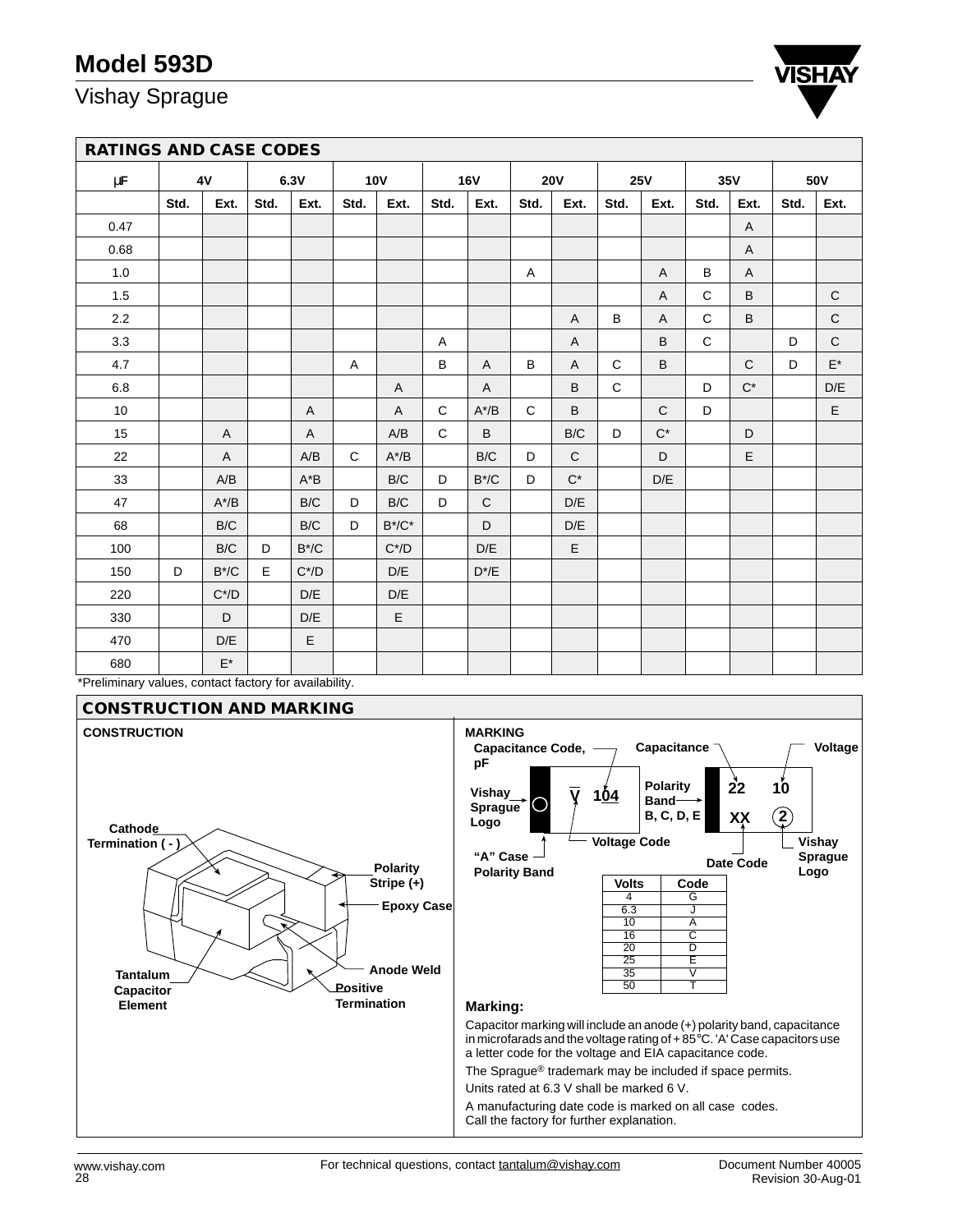

# Vishay Sprague

| <b>STANDARD / EXTENDED RATINGS</b> |                    |                                                                                  |                              |                             |                          |                              |
|------------------------------------|--------------------|----------------------------------------------------------------------------------|------------------------------|-----------------------------|--------------------------|------------------------------|
|                                    |                    |                                                                                  | Max. DC                      | Max. DF                     | Max. ESR                 | <b>Max. RIPPLE</b>           |
| <b>CAPACITANCE</b>                 | <b>CASE</b>        |                                                                                  | Leakage<br>$@ + 25^{\circ}C$ | $@ + 25^{\circ}C$<br>120 Hz | $@ + 25^\circ$<br>100kHz | <b>100kHz</b><br><b>Irms</b> |
| $(\mu F)$                          | <b>CODE</b>        | <b>PART NUMBER</b>                                                               | (μA)                         | $(\%)$                      | (Ohms)                   | (Amps)                       |
|                                    |                    | 4 WVDC @ + 85°C, SURGE = 5.2 V 2.7 WVDC @ + 125°C, SURGE = 3.4 V                 |                              |                             |                          |                              |
| 15                                 | A                  | 593D156X_004A2_                                                                  | 0.6                          | 6                           | 1.500                    | 0.22                         |
| 22                                 | A                  | 593D226X_004A2_                                                                  | 0.9                          | 6                           | 1.500                    | 0.22                         |
| 33                                 | Α                  | 593D336X_004A2_                                                                  | 1.3                          | 6                           | 1.500                    | 0.22                         |
| 33                                 | в                  | 593D336X_004B2_                                                                  | 1.3                          | 6                           | 0.500                    | 0.41                         |
| 47                                 | в                  | 593D476X_004B2_                                                                  | 1.9                          | 6                           | 0.500                    | 0.41                         |
| 68                                 | в                  | 593D686X 004B2                                                                   | 2.7                          | 6                           | 0.500                    | 0.41                         |
| 68                                 | C                  | 593D686X 004C2                                                                   | 2.7                          | 6                           | 0.275                    | 0.63                         |
| 100                                | в                  | 593D107X 004B2                                                                   | 4.0                          | 6                           | 0.450                    | 0.43                         |
| 100<br>150                         | C<br>C             | 593D107X_004C2_<br>593D157X_004C2_                                               | 4.0<br>6.0                   | 6<br>8                      | 2.250<br>0.250           | 0.66<br>0.66                 |
| 150                                | D                  | 593D157X_004D2_                                                                  | 6.0                          | 8                           | 0.150                    | 1.00                         |
| 220*                               | $\mathbf{C}^*$     | 593D227X_004C2_*                                                                 | $8.8*$                       | $\mathbf{8}^{\star}$        | $0.200*$                 | $0.74*$                      |
| 220                                | D                  | 593D227X_004D2_                                                                  | 8.8                          | 8                           | 0.150                    | 1.00                         |
| 330                                | D                  | 593D337X_004D2_                                                                  | 13.2                         | 8                           | 0.150                    | 1.00                         |
| 470                                | D                  | 593D477X_004D2_                                                                  | 18.8                         | 10                          | 0.125                    | 1.10                         |
| 470                                | E                  | 593D477X_004E2_                                                                  | 18.8                         | 10                          | 0.100                    | 1.28                         |
| 680*                               | E*                 | 593D687X 004E2 *                                                                 | $27.2*$                      | $12*$                       | $0.100*$                 | $1.28*$                      |
|                                    |                    | 6.3 WVDC $@ + 85^{\circ}C$ , SURGE = 8 V 4 WVDC $@ + 125^{\circ}C$ , SURGE = 5 V |                              |                             |                          |                              |
| 10                                 | A                  | 593D106X_6R3A2                                                                   | 0.6                          | 6                           | 2.000                    | 0.19                         |
| 15                                 | А                  | 593D156X_6R3A2_                                                                  | 0.9                          | 6                           | 2.000                    | 0.19                         |
| 15                                 | Α                  | 593D156X 6R3A2 035                                                               | 0.9                          | 6                           | 1.000                    | 0.27                         |
| 22                                 | А                  | 593D226X 6R3A2                                                                   | 1.3                          | 6                           | 2.000                    | 0.19                         |
| 22                                 | в                  | 593D226X_6R3B2_                                                                  | 1.3                          | 6                           | 0.600                    | 0.38                         |
| 33                                 | в                  | 593D336X_6R3B2_                                                                  | 2.0                          | 6                           | 0.600                    | 0.38                         |
| 47                                 | в                  | 593D476X_6R3B2_                                                                  | 2.8                          | 6                           | 0.550                    | 0.39                         |
| 47                                 | C                  | 593D476X_6R3C2_                                                                  | 2.8                          | 6                           | 0.300                    | 0.61                         |
| 68                                 | в                  | 593D686X_6R3B2_                                                                  | 4.1                          | 6                           | 0.550                    | 0.39                         |
| 68                                 | C                  | 593D686X_6R3C2_                                                                  | 4.1                          | 6                           | 0.275                    | 0.63                         |
| 100                                | C                  | 593D107X_6R3C2_                                                                  | 6.0                          | 6                           | 0.250                    | 0.66                         |
| 100                                | D                  | 593D107X_6R3D2_                                                                  | 6.0                          | 6                           | 0.140                    | 1.04                         |
| 150*                               | $\mathsf{C}^\star$ | 593D157X_6R3C2_*                                                                 | $9.0*$                       | $8*$                        | $0.200*$                 | $0.74*$                      |
| 150                                | D                  | 593D157X 6R3D2                                                                   | 9.0                          | 8                           | 0.125                    | 1.10                         |
| 150                                | E                  | 593D157X 6R3E2                                                                   | 9.0                          | 8                           | 0.100                    | 1.28                         |
| 220                                | D                  | 593D227X 6R3D2                                                                   | 13.2                         | 8                           | 0.100                    | 1.22                         |
| 220                                | E                  | 593D227X_6R3E2_                                                                  | 13.2                         | 8                           | 0.100                    | 1.28                         |
| 330                                | D                  | 593D337X_6R3D2_                                                                  | 19.8                         | 8                           | 0.125                    | 1.10                         |
| 330                                | E                  | 593D337X_6R3E2_                                                                  | 19.8                         | 8                           | 0.100                    | 1.28                         |
| 470                                | E                  | 593D477X_6R3E2_                                                                  | 28.2                         | 10                          | 0.100                    | 1.28                         |
| 470                                | Е                  | 593D477X_6R3E2_035                                                               | 28.2                         | 10                          | 0.065                    | 1.59                         |
|                                    |                    | 10 WVDC @ + 85°C, SURGE = 13 V 7 WVDC @ + 125°C, SURGE = 8 V                     |                              |                             |                          |                              |
| 4.7                                | Α                  | 593D475X_010A2                                                                   | 0.5                          | 6                           | 3.000                    | 0.16                         |
| 4.7                                | Α                  | 593D475X_010A2_035                                                               | $0.5\,$                      | 6                           | 1.500                    | 0.22                         |
| 6.8                                | Α                  | 593D685X_010A2_                                                                  | 0.7                          | 6                           | 3.000                    | 0.16                         |
| 10                                 | Α                  | 593D106X_010A2                                                                   | 1.0                          | 6                           | 2.000                    | 0.19                         |
| 15                                 | Α                  | 593D156X 010A2                                                                   | $1.5$                        | 6                           | 2.000                    | 0.19                         |
| 15                                 | Α                  | 593D156X_010A2_035                                                               | $1.5$                        | 6                           | 1.000                    | 0.27                         |
| 15                                 | В                  | 593D156X_010B2_                                                                  | 1.5                          | 6                           | 0.700                    | 0.35                         |
| 22                                 | В                  | 593D226X_010B2_                                                                  | 2.2                          | 6                           | 0.700                    | 0.35                         |
| 22                                 | $\mathsf C$        | 593D226X_010C2_                                                                  | 2.2                          | 6                           | 0.345                    | 0.56                         |
| 33                                 | В                  | 593D336X_010B2_                                                                  | 3.3                          | 6                           | 0.600                    | 0.38                         |
| 33                                 | C                  | 593D336X_010C2_                                                                  | 3.3                          | 6                           | 0.300                    | 0.61                         |
| 47                                 | В                  | 593D476X_010B2_                                                                  | 4.7                          | 6                           | 0.600                    | 0.38                         |
| 47                                 | C                  | 593D476X_010C2_                                                                  | 4.7                          | 6                           | 0.300                    | 0.61                         |

• Preliminary values, contact factory for availability. For 10% tolerance, specify "9"; for 20% tolerance, change to "0". **Extended Ratings in bold print.**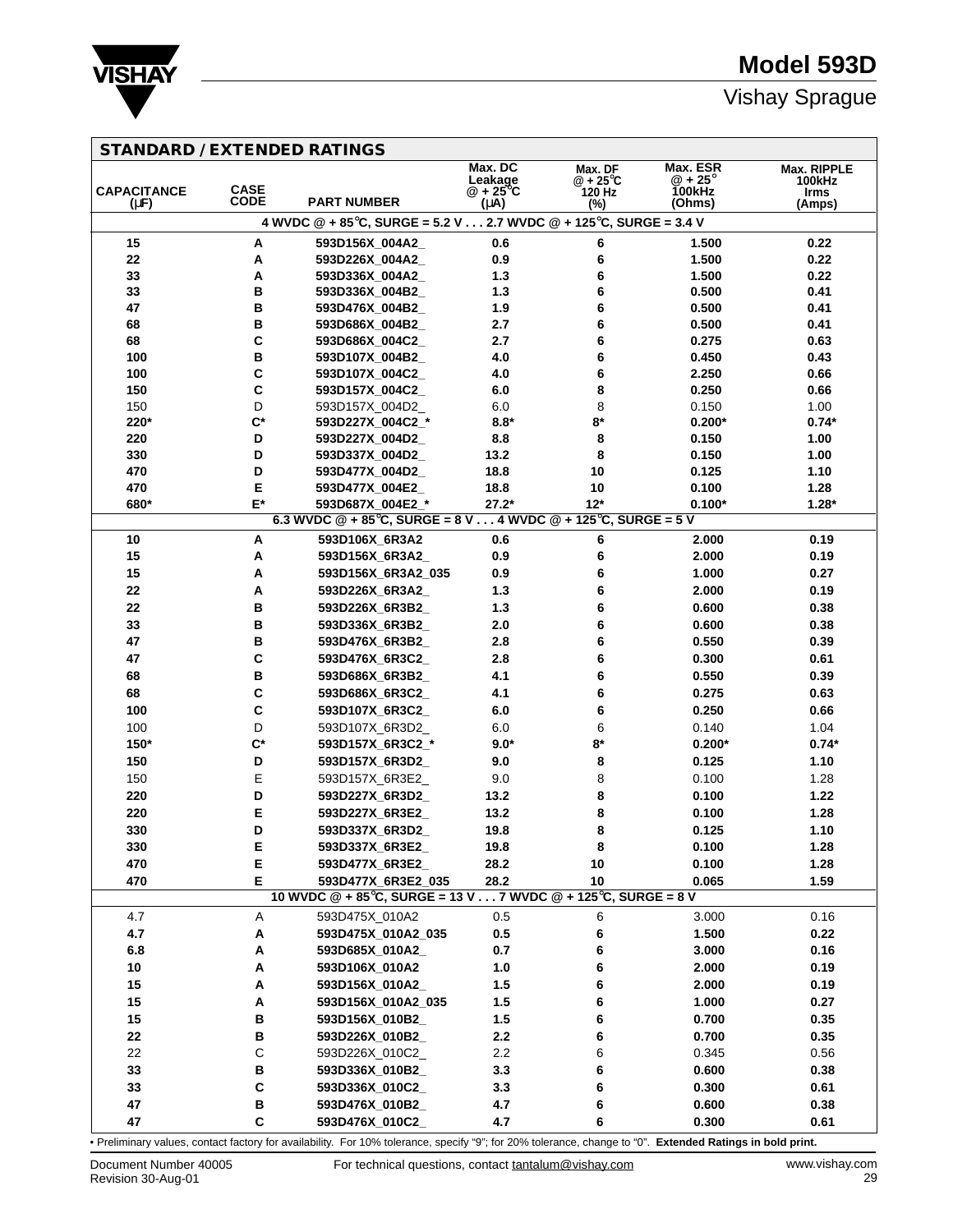

## **STANDARD / EXTENDED RATINGS**

| SIANDARD / EATENDED RATIN       |                      |                                                                                  | Max. DC                     | Max. DF              | Max. ESR         | <b>Max. RIPPLE</b>    |
|---------------------------------|----------------------|----------------------------------------------------------------------------------|-----------------------------|----------------------|------------------|-----------------------|
|                                 | <b>CASE</b>          |                                                                                  | Leakage<br>$@ + 25^\circ C$ | $@ + 25^{\circ}C$    | $@ + 25^\circ$   | 100kHz                |
| <b>CAPACITANCE</b><br>$(\mu F)$ | <b>CODE</b>          | <b>PART NUMBER</b>                                                               | (µA)                        | 120 Hz<br>(%)        | 100kHz<br>(Ohms) | <b>Irms</b><br>(Amps) |
|                                 |                      | 10 WVDC $@ + 85^{\circ}$ C, SURGE = 13 V 7 WVDC $@ + 125^{\circ}$ C, SURGE = 8 V |                             |                      |                  |                       |
| 47                              | D                    | 593D476X_010D2_                                                                  | 3.8                         | 4                    | 0.200            | 0.87                  |
| 47*                             | D*                   | 593D476X_010D2_035*                                                              | $4.7*$                      | $\mathbf{6}^{\star}$ | $0.140*$         | $1.04*$               |
| 47*                             | D*                   | 593D476X_010D2_044*                                                              | $4.7*$                      | $6*$                 | $0.100*$         | $1.22*$               |
| 68*                             | $\mathbf{C}^{\star}$ | 593D686X_010C2_*                                                                 | $6.8*$                      | $6*$                 | $0.275*$         | $0.63*$               |
| 68                              | D                    | 593D686X_010D2_                                                                  | 6.8                         | 6                    | 0.150            | 1.00                  |
| 100*                            | $\mathsf{C}^\star$   | 593D107X_010C2_*                                                                 | $10*$                       | $8*$                 | $0.200*$         | $0.74*$               |
| 100                             | D                    | 593D107X_010D2_                                                                  | 10                          | 6                    | 0.100            | 1.22                  |
| 100                             | D                    | 593D107X_010D2_035                                                               | 10                          | 6                    | 0.080            | 1.37                  |
| 150                             | D                    | 593D157X 010D2                                                                   | 15                          | 8                    | 0.100            | 1.22                  |
| 150                             | E                    | 593D157X_010E2_                                                                  | 15                          | 8                    | 0.100            | 1.28                  |
| 220                             | D                    | 593D227X_010D2_                                                                  | 22                          | 8                    | 0.125            | 1.10                  |
| 220                             | Е                    | 593D227X_010E2_                                                                  | 22                          | 8                    | 0.100            | 1.28                  |
| 330                             | Е                    | 593D337X 010E2                                                                   | 33                          | 10                   | 0.100            | 1.28                  |
|                                 |                      | 16 WVDC @ + 85°C, SURGE = 20 V 10 WVDC @ + 125°C, SURGE = 12 V                   |                             |                      |                  |                       |
| 3.3                             | Α                    | 593D335X_016A2_                                                                  | 0.5                         | 6                    | 3.500            | 0.15                  |
| 4.7                             | Α                    | 593D475X_016A2_                                                                  | 0.8                         | 6                    | 2.500            | 0.17                  |
| 4.7                             | B                    | 593D475X_016B2_                                                                  | 0.8                         | 6                    | 1.500            | 0.24                  |
| 6.8                             | Α                    | 593D685X_016A2_                                                                  | 1.1                         | 6                    | 3.000            | 0.16                  |
| $10*$                           | A*                   | 593D106X_016A2_*                                                                 | $1.6*$                      | $6*$                 | 1.700*           | $0.21*$               |
| 10                              | В                    | 593D106X_016B2_                                                                  | 1.6                         | 6                    | 0.800            | 0.33                  |
| 10                              | $\mathsf C$          | 593D106X_016C2_                                                                  | 1.6                         | 6                    | 0.450            | 0.49                  |
| 15                              | B<br>$\mathsf C$     | 593D156X_016B2_<br>593D156X 016C2                                                | 2.4<br>2.4                  | 6                    | 0.800<br>0.400   | 0.33<br>0.52          |
| 15<br>22                        | В                    | 593D226X_016B2_                                                                  | 3.5                         | 6<br>6               | 0.700            | 0.35                  |
| 22                              | C                    | 593D226X_016C2_                                                                  | 3.5                         | 6                    | 0.350            | 0.56                  |
| $33*$                           | $\mathsf{B}^{\star}$ | 593D336X_016B2_*                                                                 | $5.3*$                      | 6*                   | $0.700*$         | $0.35*$               |
| 33                              | C                    | 593D336X_016C2_                                                                  | 5.3                         | 6                    | 0.300            | 0.61                  |
| 33                              | D                    | 593D336X_016D2_                                                                  | 4.2                         | 4                    | 0.225            | 0.82                  |
| 33                              | D                    | 593D336X_016D2_035                                                               | 5.3                         | 6                    | 0.150            | 1.00                  |
| 47                              | C                    | 593D476X_016C2_                                                                  | 7.5                         | 6                    | 0.300            | 0.61                  |
| 47                              | D                    | 593D476X_016D2_                                                                  | 7.5                         | 6                    | 0.150            | 1.00                  |
| 68                              | D                    | 593D686X_016D2_                                                                  | 10.9                        | 6                    | 0.150            | 1.00                  |
| 100                             | D                    | 593D107X_016D2_                                                                  | 16                          | 8                    | 0.125            | 1.10                  |
| 100                             | E                    | 593D107X_016E2_                                                                  | 16                          | 8                    | 0.100            | 1.28                  |
| 150*                            | $E^*$                | 593D157X 016E2 *                                                                 | $24*$                       | 8*                   | $0.100*$         | $1.28*$               |
|                                 |                      | 20 WVDC @ + 85°C, SURGE = 26 V 13 WVDC @ + 125°C, SURGE = 16 V                   |                             |                      |                  |                       |
| 1.0                             | Α                    | 593D105X_020A2_                                                                  | 0.5                         |                      | 5.500            | 0.12                  |
| 2.2                             | A                    | 593D225X_020A2_                                                                  | 0.5                         | 4<br>6               | 4.000            | 0.14                  |
| 3.3                             | Α                    | 593D335X_020A2_                                                                  | 0.7                         | 6                    | 4.000            | 0.14                  |
| 4.7                             | A                    | 593D475X 020A2                                                                   | 0.9                         | 6                    | 3.500            | 0.15                  |
| 4.7                             | B                    | 593D475X_020B2_                                                                  | 0.9                         | 6                    | 1.000            | 0.29                  |
| 6.8                             | B                    | 593D685X_020B2_                                                                  | 1.4                         | 6                    | 1.000            | 0.29                  |
| 10                              | B                    | 593D106X_020B2_                                                                  | 2.0                         | 6                    | 1.000            | 0.29                  |
| 10                              | $\mathbf C$          | 593D106X 020C2                                                                   | 2.0                         | 6                    | 0.450            | 0.49                  |
| 15                              | B                    | 593D156X_020B2_                                                                  | 3.0                         | 6                    | 1.000            | 0.29                  |
| 15                              | C                    | 593D156X_020C2_                                                                  | 3.0                         | 6                    | 0.400            | 0.52                  |
| 22                              | C                    | 593D226X_020C2_                                                                  | 4.4                         | 6                    | 0.375            | 0.54                  |
| 22                              | D                    | 593D226X_020D2_                                                                  | 3.5                         | 4                    | 0.225            | 0.82                  |
| $33*$                           | $\mathbf{C}^{\star}$ | 593D336X 020C2 *                                                                 | $6.6*$                      | $\mathbf{6}^{\star}$ | $0.350*$         | $0.56*$               |
| 33                              | D                    | 593D336X_020D2_                                                                  | 6.6                         | 6                    | 0.200            | 0.87                  |
| 47*                             | D                    | 593D476X_020D2_                                                                  | 9.4                         | 6                    | 0.200            | 0.87                  |
| 47                              | E                    | 593D476X_020E2_                                                                  | 7.5                         | 4                    | 0.150            | 1.05                  |
| 68                              | D                    | 593D686X_020D2_                                                                  | 13.6                        | 6                    | 0.175            | 0.93                  |
| 68                              | E                    | 593D686X_020E2_                                                                  | 13.6                        | 6                    | 0.150            | 1.05                  |
| 100                             | E                    | 593D107X_020E2_                                                                  | 20                          | 8                    | 0.150            | 1.05                  |
|                                 |                      |                                                                                  |                             |                      |                  |                       |

• Preliminary values, contact factory for availability. For 10% tolerance, specify "9"; for 20% tolerance, change to "0". **Extended Ratings in bold print.**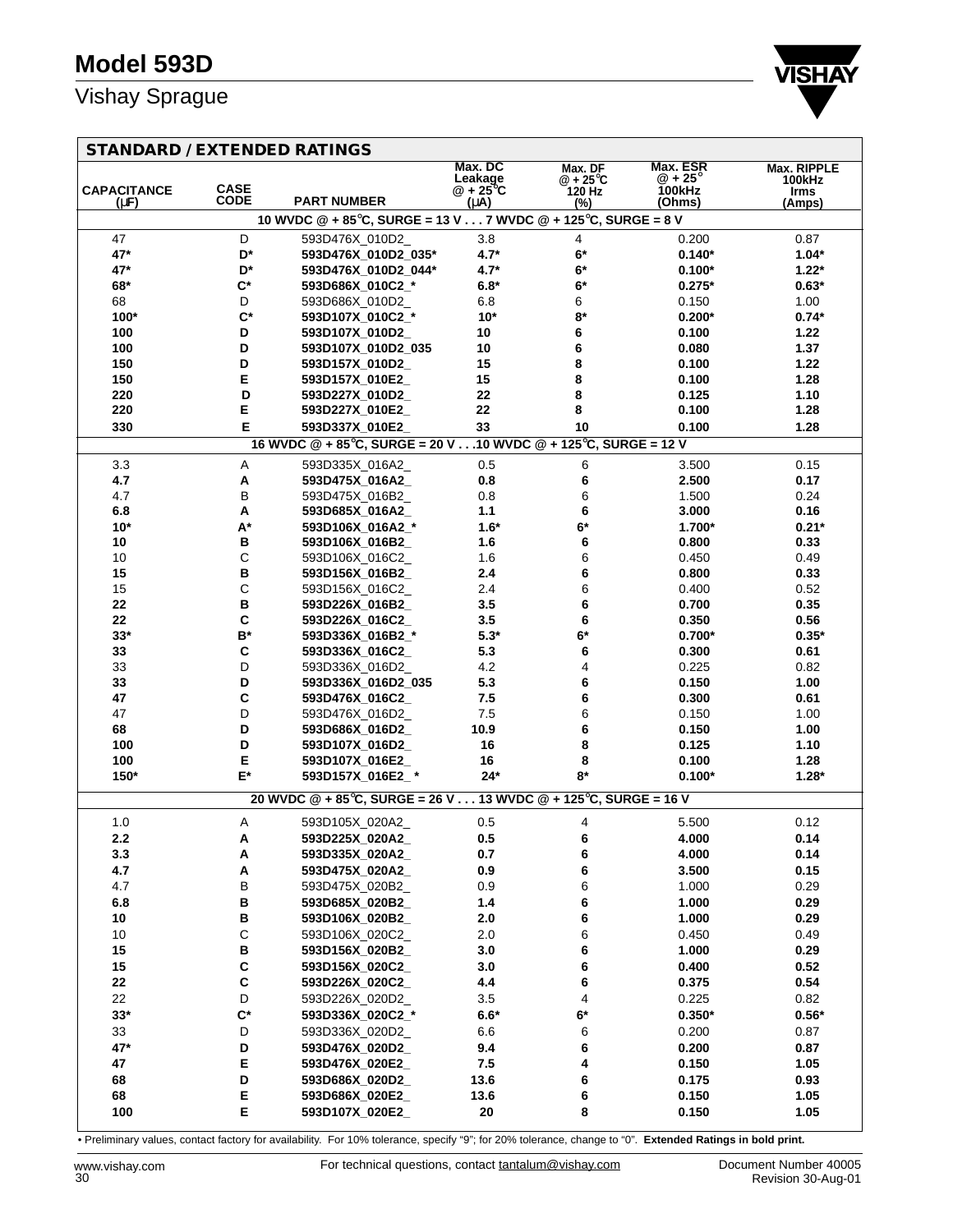

| <b>STANDARD / EXTENDED RATINGS</b> |  |  |  |
|------------------------------------|--|--|--|
|------------------------------------|--|--|--|

| <b>CAPACITANCE</b><br>$(\mu F)$ | <b>CASE</b><br><b>CODE</b> | <b>PART NUMBER</b>                                                                 | Max. DC<br>Leakage<br>$@ + 25^\circ C$<br>(μA) | Max. DF<br>$@ + 25^\circ \text{C}$<br>120 Hz | Max. ESR<br>$@ + 25^\circ$<br><b>100kHz</b><br>(Ohms) | Max. RIPPLE<br>100kHz<br><b>Irms</b> |
|---------------------------------|----------------------------|------------------------------------------------------------------------------------|------------------------------------------------|----------------------------------------------|-------------------------------------------------------|--------------------------------------|
|                                 |                            | 25 WVDC @ + 85°C, SURGE = 32 V 17 WVDC @ + 125°C, SURGE = 20 V                     |                                                | (%)                                          |                                                       | (Amps)                               |
| 1.0                             | Α                          | 593D105X_025A2_                                                                    | 0.5                                            | 4                                            | 4.000                                                 | 0.14                                 |
| 1.5                             | Α                          | 593D155X_025A2_                                                                    | 0.5                                            | 6                                            | 4.000                                                 | 0.14                                 |
| 2.2                             | A                          | 593D225X_025A2_                                                                    | 0.5                                            | 6                                            | 4.000                                                 | 0.14                                 |
| 2.2                             | B                          | 593D225X_025B2_                                                                    | 0.6                                            | 6                                            | 1.500                                                 | 0.24                                 |
| 3.3                             | В                          | 593D335X_025B2_                                                                    | 0.8                                            | 6                                            | 1.500                                                 | 0.24                                 |
| 4.7                             | в                          | 593D475X_025B2_                                                                    | 1.2                                            | 6                                            | 1.500                                                 | 0.24                                 |
| 4.7                             | $\mathsf C$                | 593D475X_025C2_                                                                    | 1.2                                            | 6                                            | 0.525                                                 | 0.46                                 |
| 6.8                             | $\mathsf C$                | 593D685X_025C2_                                                                    | 1.7                                            | 6                                            | 0.500                                                 | 0.47                                 |
| 10                              | $\mathbf c$                | 593D106X_025C2_                                                                    | 2.5                                            | 6                                            | 0.450                                                 | 0.49                                 |
| $15*$                           | $\mathsf{C}^\star$         | 593D156X_025C2_*                                                                   | $3.8*$                                         | $6*$                                         | $0.425*$                                              | $0.51*$                              |
| 15                              | D                          | 593D156X_025D2_                                                                    | 3.8                                            | 6                                            | 0.250                                                 | 0.77                                 |
| 22                              | D                          | 593D226X_025D2_                                                                    | 5.5                                            | 6                                            | 0.200                                                 | 0.87                                 |
| 33                              | D                          | 593D336X_025D2_                                                                    | 8.3                                            | 6                                            | 0.200                                                 | 0.87                                 |
| 33                              | Е                          | 593D336X_025E2_                                                                    | 8.3                                            | 6                                            | 0.200                                                 | 0.91                                 |
| 33                              | Е                          | 593D336X 025E2 035                                                                 | 6.6                                            | 4                                            | 0.175                                                 | 0.97                                 |
|                                 |                            | 35 WVDC @ + 85°C, SURGE = 46 V 23 WVDC @ + 125°C, SURGE = 28 V                     |                                                |                                              |                                                       |                                      |
| 0.47                            | A                          | 593D474X_035A2_                                                                    | 0.5                                            | 4                                            | 4.000                                                 | 0.14                                 |
| 0.68                            | Α                          | 593D684X_035A2_                                                                    | 0.5                                            | 4                                            | 4.000                                                 | 0.14                                 |
| 1.0                             | А                          | 593D105X_035A2_                                                                    | 0.5                                            | 4                                            | 4.000                                                 | 0.14                                 |
| 1.0                             | B                          | 593D105X_035B2_                                                                    | 0.5                                            | 4                                            | 2.000                                                 | 0.21                                 |
| 1.5                             | В                          | 593D155X_035B2_                                                                    | 0.5                                            | 6                                            | 2.000                                                 | 0.21                                 |
| 1.5                             | $\mathsf C$                | 593D155X_035C2_                                                                    | 0.5                                            | 6                                            | 0.900                                                 | 0.35                                 |
| 2.2                             | в                          | 593D225X_035B2_                                                                    | 0.8                                            | 6                                            | 2.000                                                 | 0.21                                 |
| 2.2                             | $\mathsf C$                | 593D225X_035C2_                                                                    | 0.8                                            | 6                                            | 0.700                                                 | 0.40                                 |
| 3.3                             | $\mathsf C$                | 593D335X_035C2_                                                                    | 1.2                                            | 6                                            | 0.550                                                 | 0.45                                 |
| 4.7                             | $\mathbf c$                | 593D475X_035C2_                                                                    | 1.6                                            | 6                                            | 0.500                                                 | 0.47                                 |
| $6.8*$                          | $\mathsf{C}^\star$         | 593D685X_035C2_*                                                                   | $2.4*$                                         | $6*$                                         | $0.475*$                                              | $0.48*$                              |
| 6.8                             | D                          | 593D685X_035D2_                                                                    | 2.4                                            | 6                                            | 0.300                                                 | 0.71                                 |
| 10                              | D                          | 593D106X_035D2_                                                                    | 3.5                                            | 6                                            | 0.300                                                 | 0.71                                 |
| 10                              | D                          | 593D106X_035D2_035                                                                 | 3.5                                            | 6                                            | 0.250                                                 | 0.77                                 |
| 15                              | D                          | 593D156X_035D2_                                                                    | 5.3                                            | 6                                            | 0.300                                                 | 0.71                                 |
| 15                              | D                          | 593D156X_035D2_035                                                                 | 5.3                                            | 6                                            | 0.260                                                 | 0.76                                 |
| 22                              | Е                          | 593D226X_035E2_                                                                    | 7.7                                            | 6                                            | 0.275                                                 | 0.77                                 |
|                                 |                            | 50 WVDC $@ + 85^{\circ}C$ , SURGE = 65 V 33 WVDC $@ + 125^{\circ}C$ , SURGE = 40 V |                                                |                                              |                                                       |                                      |
| 1.5                             | C                          | 593D155X 050C2                                                                     | 0.8                                            | 6                                            | 1.500                                                 | 0.27                                 |
| 2.2                             | C                          | 593D225X_050C2_                                                                    | $1.1$                                          | 6                                            | 1.500                                                 | 0.27                                 |
| 3.3                             | $\mathbf{C}$               | 593D335X_050C2_                                                                    | 1.7                                            | 6                                            | 1.500                                                 | 0.27                                 |
| 3.3                             | D                          | 593D335X 050D2                                                                     | 1.7                                            | 6                                            | 0.800                                                 | 0.43                                 |
| 4.7                             | D                          | 593D475X_050D2_                                                                    | 2.4                                            | 6                                            | 0.600                                                 | 0.50                                 |
| $4.7*$                          | D*                         | 593D475X 050D2 035*                                                                | $2.4*$                                         | 6*                                           | $0.300*$                                              | $0.71*$                              |
| $4.7*$                          | $\mathsf{E}^\star$         | 593D475X_050E2_044*                                                                | $1.9*$                                         | 4*                                           | $0.300*$                                              | $0.74*$                              |
| 6.8                             | D                          | 593D685X_050D2_                                                                    | 3.4                                            | 6                                            | 0.600                                                 | 0.50                                 |
| 6.8                             | E                          | 593D685X_050E2_                                                                    | 3.4                                            | 6                                            | 0.550                                                 | 0.55                                 |
| 10                              | E                          | 593D106X 050E2                                                                     | 5.0                                            | 6                                            | 0.550                                                 | 0.55                                 |

• Preliminary values, contact factory for availability. For 10% tolerance, specify "9"; for 20% tolerance, change to "0". **Extended Ratings in bold print.**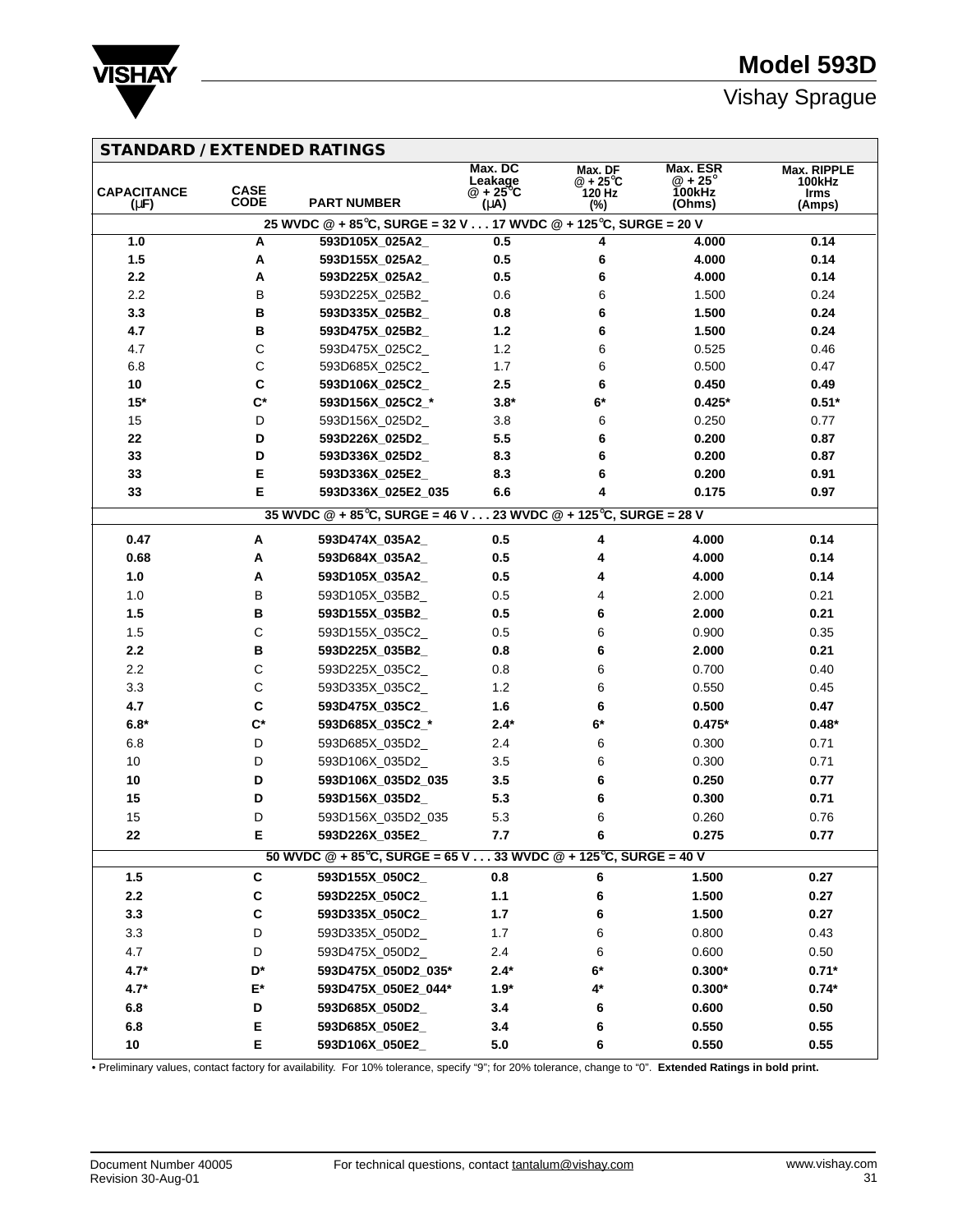## **PERFORMANCE CHARACTERISTICS**

- **1. Operating Temperature:** Capacitors are designed to operate over the temperature range - 55°C to + 85°C.
- **1.1** Capacitors may be operated to + 125°C with voltage derating to two-thirds the + 85°C rating.

|                           | $+85^{\circ}$ C Rating  | $+$ 125 $\degree$ C Rating |                        |  |  |  |
|---------------------------|-------------------------|----------------------------|------------------------|--|--|--|
| Working<br>Voltage<br>۵V) | Surge<br>Voltage<br>(V) | Working<br>Voltage<br>(V)  | Surge<br>Voltage<br>W۱ |  |  |  |
|                           | 5.2                     | 2.7                        | 3.4                    |  |  |  |
| 6.3                       | 8                       | 4                          | 5                      |  |  |  |
| 10                        | 13                      |                            | 8                      |  |  |  |
| 16                        | 20                      | 10                         | 12                     |  |  |  |
| 20                        | 26                      | 13                         | 16                     |  |  |  |
| 25                        | 32                      | 17                         | 20                     |  |  |  |
| 35                        | 46                      | 23                         | 28                     |  |  |  |
| 50                        | 65                      | 33                         | 40                     |  |  |  |

- **2. DC Working Voltage:** The DC working voltage is the maximum operating voltage for continuous duty at the rated temperature.
- **3. Surge Voltage:** The surge DC rating is the maximum voltage to which the capacitors may be subjected under any conditions, including transients and peak ripple at the highest line voltage.
- **3.1 Surge Voltage Test:** Capacitors shall withstand the surge voltage applied in series with a 33 ohm  $\pm$  5% resistor at the rate of one-half minute on, one-half minute off, at  $+85^{\circ}$ C, for 1000 successive test cycles.
- **3.2** Following the surge voltage test, the dissipation factor and the leakage current shall meet the initial requirements; the capacitance shall not have changed more than  $\pm$  10%.
- **4. Capacitance Tolerance**: The capacitance of all capacitors shall be within the specified tolerance limits of the normal rating.
- **4.1** Capacitance measurements shall be made by means of polarized capacitance bridge. The polarizing voltage shall be of such magnitude that there shall be no reversal of polarity due to the AC component. The maximum voltage applied to capacitors during measurement shall be 2 volts rms at 120 Hz at +25°C. If the AC voltage applied is less than one-half volt rms, no DC bias is required. Accuracy of the bridge shall be within  $\pm$  2%.

**5. Capacitance Change With Temperature**: The capacitance change with temperature shall not exceed the following percentage of the capacitance measured at  $+25^{\circ}$ C:



- **6. Dissipation Factor:** The dissipation factor, determined from the expression 2πfRC, shall not exceed values listed in the Standard Ratings Table.
- **6.1** Measurements shall be made by the bridge method at, or referred to, a frequency of 120 Hz and a temperature of + 25°C.
- **7. Leakage Current:** Capacitors shall be stabilized at the rated temperature for 30 minutes. Rated voltage shall be applied to capacitors for 5 minutes using a steady source of power (such as a regulated power supply) with 1000 ohm resistor connected in series with the capacitor under test to limit the charging current. Leakage current shall then be measured.

Note that the leakage current varies with temperature and applied voltage. See graph below for the appropriate adjustment factor.

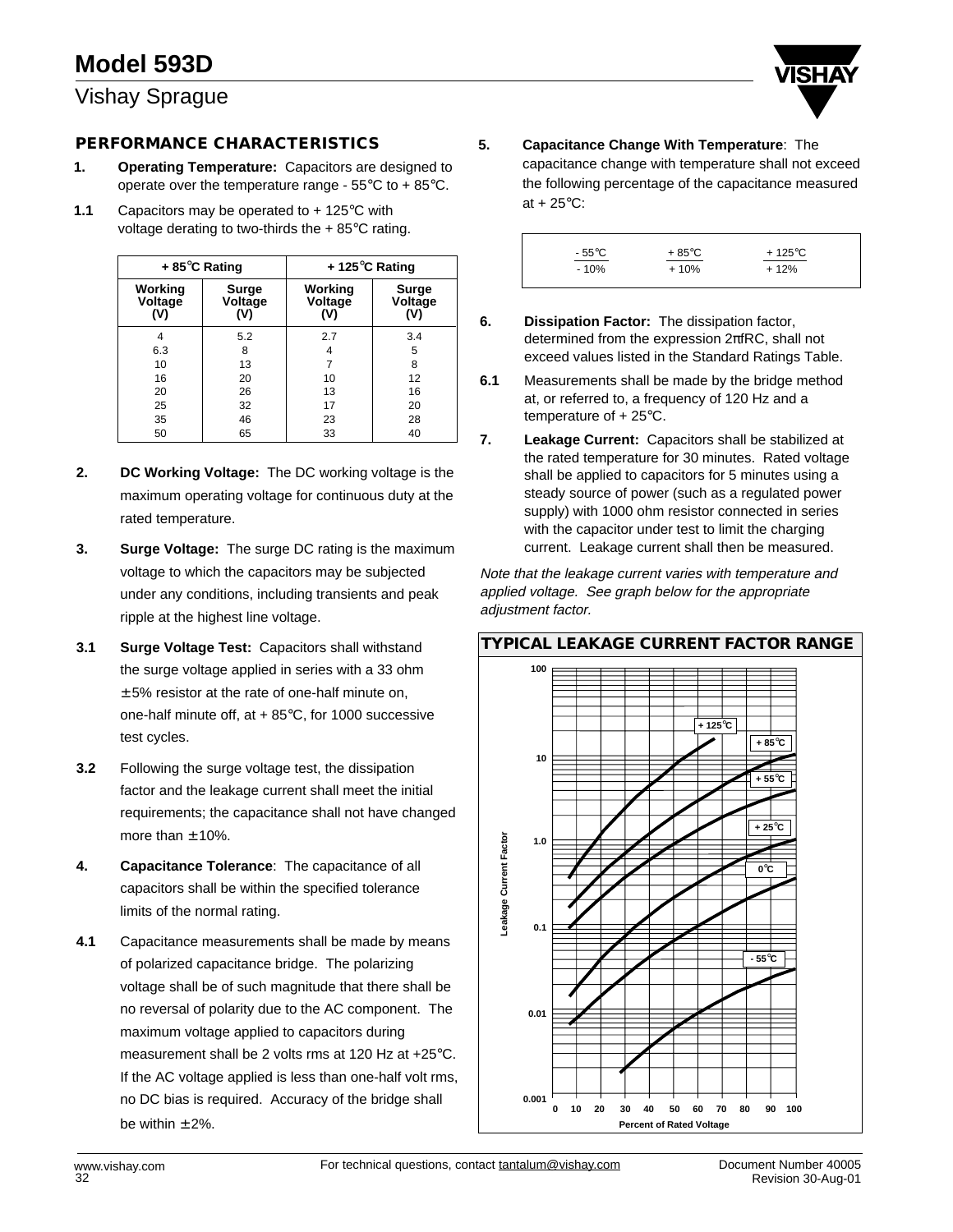



## **PERFORMANCE CHARACTERISTICS** (Continued) 0.06" [1.52] ± 10% maximum total excursion or 20 g

- **7.1 At + 25**°**C,** the leakage current shall not exceed the value listed in the Standard Ratings Table.
- **7.2 At + 85**°**C,** the leakage current shall not exceed 10 times the value listed in the Standard Ratings Table.
- **7.3 At + 125**°**C,** the leakage current shall not exceed 12 times the value listed in the Standard Ratings Table.
- **8. ESR**
- **8.1 ESR (Equivalent Series Resistance)** shall not exceed the values listed in the Ratings Table. Measurement shall be made by the bridge method at a frequency of 100kHz and a temperature of +25°C.
- **9. Life Test:** Capacitors shall withstand rated DC voltage applied at  $+85^{\circ}$ C or two-thirds rated voltage applied at + 125°C for 2000 hours.
- **9.1** Following the life test, the dissipation factor shall meet the initial requirement; the capacitance change shall not exceed  $\pm$  10%; the leakage current shall not exceed 125% of the initial requirement.
- **10. Vibration Tests**: Capacitors shall be subjected to vibration tests in accordance with the following criteria.
- **10.1** Capacitors shall be secured for test by means of a rigid mounting using suitable brackets.
- **10.2 Low Frequency Vibration:** Vibration shall consist of simple harmonic motion having an amplitude of 0.03" [0.76mm] and a maximum total excursion of 0.06" [1.52mm], in a direction perpendicular to the major axis of the capacitors.
- **10.2.1** Vibration frequency shall be varied uniformly between the approximate limits of 10 Hz to 55 Hz during a period of approximately one minute, continuously for 1.5 hours.
- **10.2.2** An oscilloscope or other comparable means shall be used in determining electrical intermittency during the final 30 minutes of the test. The AC voltage applied shall not exceed 2 volts rms.
- **10.2.3** Electrical tests shall show no evidence of intermittent contacts, open circuits or short circuits during these tests.
- **10.2.4** Following the low frequency vibration test, capacitors shall meet the original requirements for capacitance, dissipation factor and leakage current.
- **10.3 High Frequency Vibration**: Vibration shall consist of a simple harmonic motion having an amplitude of

peak whichever is less.

- **10.3.1** Vibration frequency shall be varied logarithmically from 50 Hz to 2000 Hz and return to 50 Hz during a cycle period of 20 minutes.
- **10.3.2** The vibration shall be applied for 4 hours in each of 2 directions, parallel and perpendicular to the major axis of the capacitors.
- **10.3.3** Rated DC voltage shall be applied during the vibration cycling.
- **10.3.4** An oscilloscope or other comparable means shall be used in determining electrical intermittency during the last cycle. The AC voltage applied shall not exceed 2 volts rms.
- **10.3.5** Electrical tests shall show no evidence of intermittent contacts, open circuits or short circuits during these tests.
- **10.3.6** There shall be no mechanical damage to these capacitors as a result of these tests.
- **10.3.7** Following the high frequency vibration test, capacitors shall meet the original limits for capacitance, dissipation factor and leakage current.
- **11. Acceleration Test:**
- **11.1** Capacitors shall be rigidly mounted by means of suitable brackets.
- **11.2** Capacitors shall be subjected to a constant acceleration of 100 g for a period of 10 seconds in each of 2 mutually perpendicular planes.
- **11.2.1** The direction of motion shall be parallel to and perpendicular to the longitudinal axis of the capacitors.
- **11.3** Rated DC voltage shall be applied during acceleration test.
- **11.3.1** An oscilloscope or other comparable means shall be used in determining electrical intermittency during test. The AC voltage applied shall not exceed 2 volts rms.
- **11.4** Electrical tests shall show no evidence of intermittent contacts, open circuits or short circuits during these tests.
- **11.5** There shall be no mechancial damage to these capacitors as a result of these tests.
- **11.6** Following the acceleration test, capacitors shall meet the original limits for capacitance, dissipation factor and leakage current.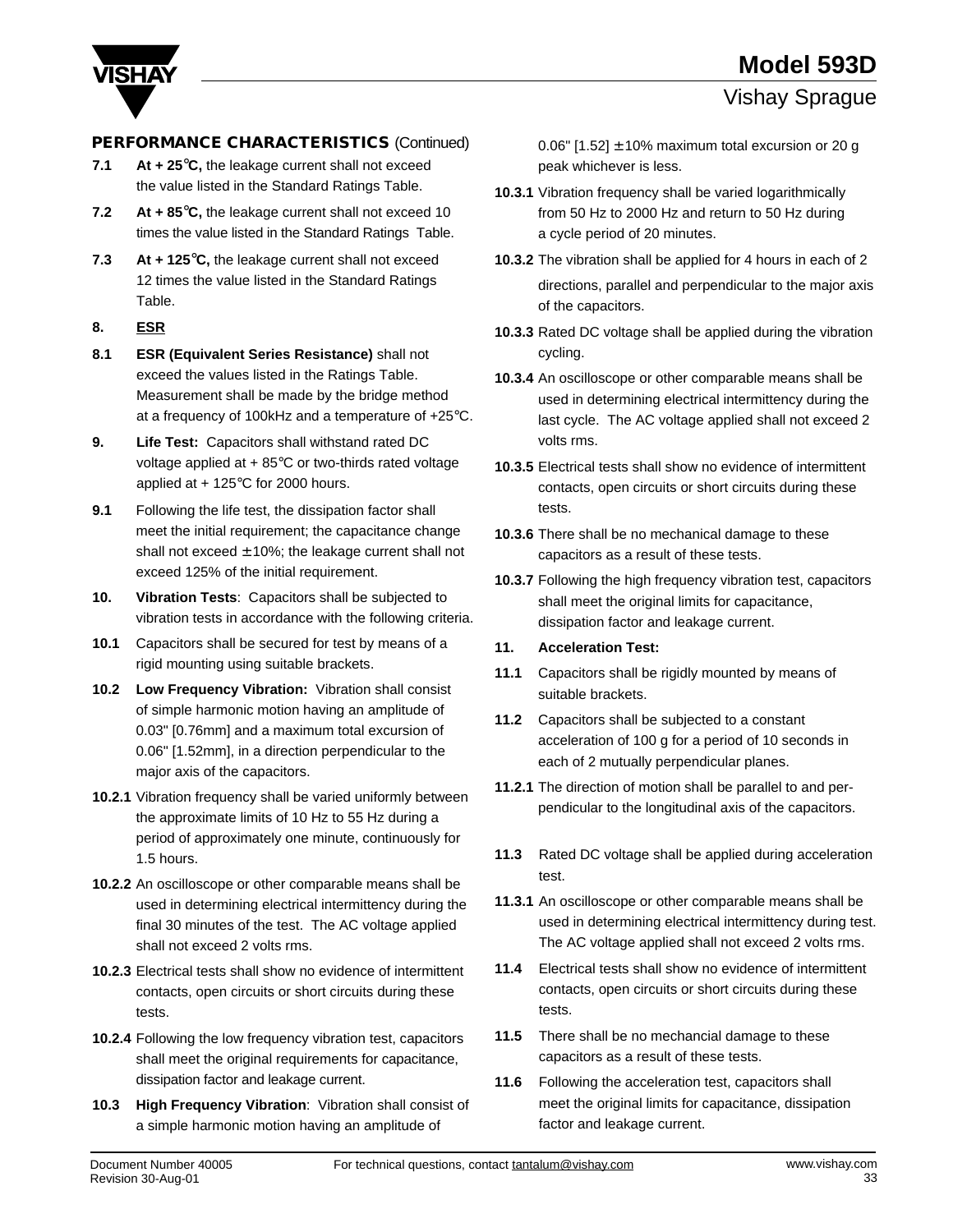## Vishay Sprague

## **PERFORMANCE CHARACTERISTICS** (Continued) + 125°C (+ 3°C, - 0°C) for 30 minutes, then

## **12. Shock Test:**

- **12.1** Capacitors shall be rigidly mounted by means of suitable brackets. The test load shall be distributed uniformly on the test platform to minimize the effects of unbalanced loads.
- **12.1.1** Test equipment shall be adjusted to produce a shock of 100 g peak with the duration of 6 mS and sawtooth waveform at a velocity change of 9.7 ft./sec.
- **12.2** Capacitors shall be subjected to 3 shocks applied in each of 3 directions corresponding to the 3 mutually perpendicular axes of the capacitors.
- **12.3** Rated DC voltage shall be applied during test.
- **12.3.1** An oscilloscope or other comparable means shall be used in determining electrical intermittency during tests. The replacement voltage applied shall not exceed 2 volts rms.
- **12.4** Electrical tests shall show no evidence of intermittent contacts, open circuits or short circuits during these tests.
- **12.5** There shall be no mechanical damage to these capacitors as a result of these tests.
- **12.6** Following the shock test, capacitors shall meet the original limits for capacitance, dissipation factor and l leakage current.

### **13. Moisture Resistance:**

- **13.1** Capacitors shall be subjected to temperature cycling at 90% to 95% relative humidity, from + 25°C to +65 $\degree$ C to + 25 $\degree$ C (+ 10 $\degree$ C, - 2 $\degree$ C) over a period of 8 hours per cycle for 1000 hours.
- **13.2** Following the moisture resistance test, the leakage current and dissipation factor shall meet the initial requirements, and the change in capacitance shall not exceed  $\pm$  10%.

## **14. Thermal Shock:**

- **14.1** Capacitors shall be conditioned prior to temperature cycling for 15 minutes at  $+25^{\circ}$ C, at less than 50% relative humidity and a barometric pressure at 28 to 31"
- **14.2** Capacitors shall be subjected to thermal shock in a cycle of exposure to ambient air at :  $-55^{\circ}$ C (+ 0 $^{\circ}$ C,  $-5^{\circ}$ C) for 30 minutes, then + 25°C (+10°C, - 5°C) for 5 minutes, then

 $+ 25^{\circ}$ C (+ 10 $^{\circ}$ C, - 5 $^{\circ}$ C) for 5 minutes for 5 cycles.

- **14.3** Capacitors shall show no evidence of harmful or extensive corrosion, obliteration of marking or other visible damage.
- **14.4** Following the thermal shock test, capacitors shall meet the original requirements for leakage current and dissipation factor. Capacitance change shall not exceed  $\pm$  5% of the original measured value.

#### **15. Soldering Compatibility**:

- **15.1 Resistance to Solder Heat:** Capacitors will withstand exposure to  $+260^{\circ}C + 5^{\circ}C$  for 10 seconds.
- **15.1.1** Following the resistance to soldering heat test, capacitance, dissipation factor and DC leakage current shall meet the initial requirement.
- **15.2 Solderability:** Capacitors will meet the solderability requirements of ANSI/J-STD-002, Test B (MIL-STD-202, method and test S.)
- **16. Terminal Strength:** Per UEC-384-3, minimum of 5N shear force.
- **17. Environmental:** Mercury, CFC and ODS materials are not used in the manufacture of these capacitors.
- **18. Flammability:** Encapsulant materials meet UL94 V0 with an oxygen index of 32%.
- **19. Capacitor Failure Mode:** The predominant failure mode for solid tantalum capacitors is increased leakage current resulting in a shorted circuit. Capacitor failure may result from excess forward or reverse DC voltage, surge current, ripple current, thermal shock or excessive temperature.

The increase in leakage is caused by a breakdown of the Ta ${_{2}O_{5}}$  dielectric. For additional information on leakage failure of solid tantalum chip capacitors, refer to Vishay Sprague Technical Paper, "Leakage Failure Mode in Solid Tantalum Chip Capacitors."

**20. Surge Current:** All C, D and E case code 593D capacitors are 100% surge current tested at + 25°C and rated voltage. The total series circuit resistance is 0.5 ohms. Each charge cycle of 0.10 seconds is followed by a discharge cycle of 0.10 seconds. Three surge cycles are applied. Each capacitor is tested individually to maximize the peak charging current.

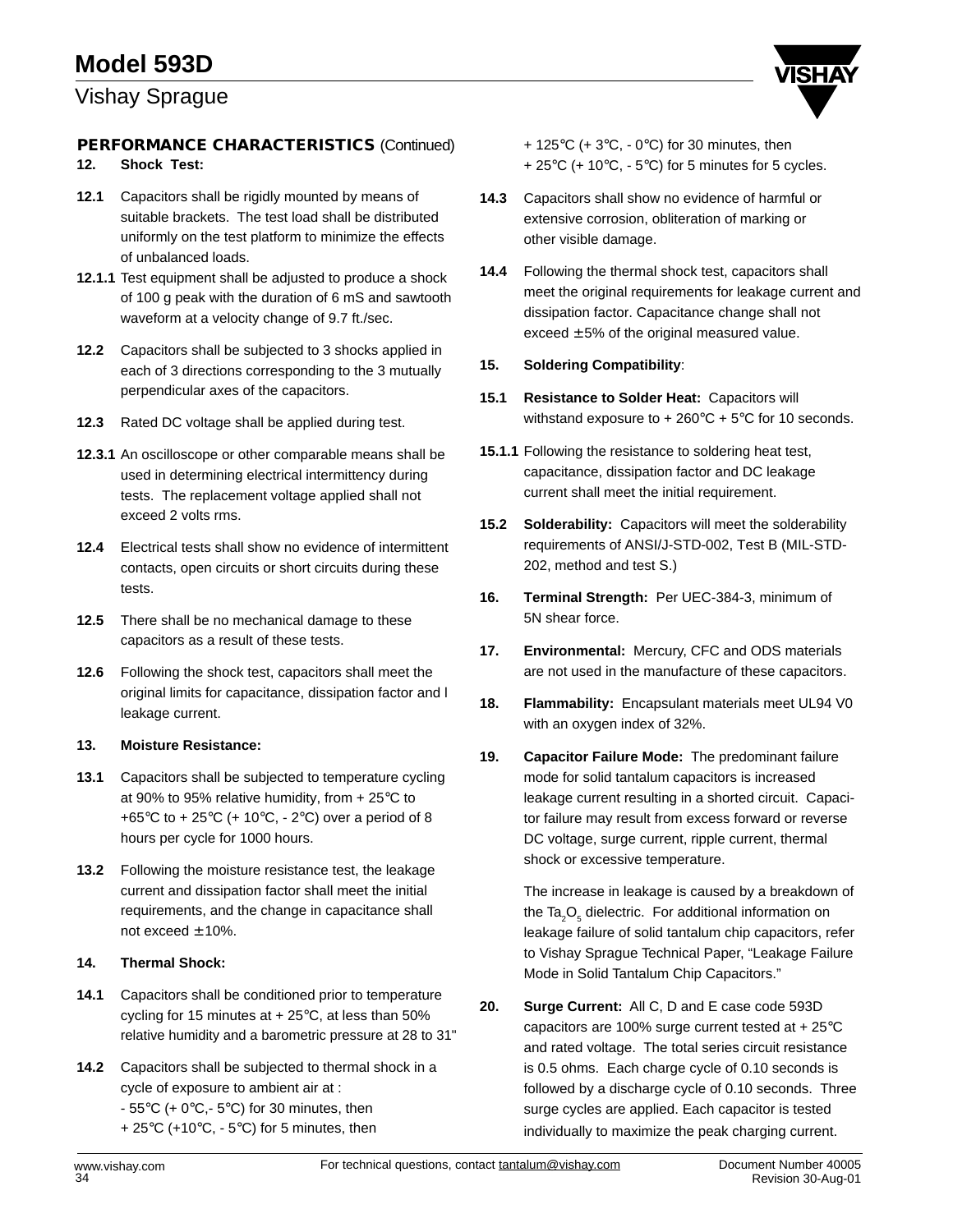

**1. A-C Ripple Current:** The maximum allowable ripple current shall be determined from the formula:

$$
I_{rms} = \sqrt{\frac{P}{R_{ESR}}}
$$

where,

 $P = Power Dissipation in Watts @ + 25°C as given$ in the table in Paragraph Number 5 (Power

Dissipation).

 $R<sub>FSR</sub>$  = The capacitor Equivalent Series Resistance at the specified frequency.

**2. A-C Ripple Voltage:** The maximum allowable ripple voltage shall be determined from the formula:

$$
V_{rms} = Z \sqrt{\frac{P}{R_{ESR}}}
$$

or, from the formula:

where,

 $V_{\text{rms}} = I_{\text{rms}}$  x Z

- $P = Power Dissipation in Watts @ + 25°C as$  given in the table in Paragraph Number 5 (Power Dissipation).
- $R<sub>FSR</sub>$  = The capacitor Equivalent Series Resistance at the specified frequency.
- $Z =$  The capacitor impedance at the specified frequency.
- **2.1** The sum of the peak AC voltage plus the DC voltage shall not exceed the DC voltage rating of the capacitor.
- **2.2** The sum of the negative peak AC voltage plus the applied DC voltage shall not allow a voltage reversal exceeding 10% of the DC rating at  $+25^{\circ}$ C.
- **3. Reverse Voltage:** These capacitors are capable of withstanding peak voltages in the reverse direction equal to 10% of the DC rating at  $+25^{\circ}$ C, 5% of the DC rating at + 85°C and 1% of the DC rating at +125°C.
- **4. Temperature Derating**: If these capacitors are to be operated at temperatures above  $+25^{\circ}$ C, the permissible rms ripple current or voltage shall be calculated using the derating factors as shown:

| Temperature      | <b>Derating Factor</b> |
|------------------|------------------------|
| $+25^{\circ}$ C  | 1.0                    |
| $+85^{\circ}$ C  | 0.9                    |
| $+125^{\circ}$ C | 0.4                    |

**5. Power Dissipation**: Power dissipation will be affected by the heat sinking capability of the mounting surface. Non-sinusoidal ripple current may produce heating effects which differ from those shown. It is

**GUIDE TO APPLICATION important that the equivalent Irms value be** established when calculating permissible operating levels. (Power Dissipation calculated using + 25°C temperature rise.)

| <b>Case Code</b> | <b>Maximum Permissible</b><br><b>Power Dissipation</b><br>$@ + 25^{\circ}$ C (Watts) in free air |
|------------------|--------------------------------------------------------------------------------------------------|
|                  | 0.075                                                                                            |
| в                | 0.085                                                                                            |
| C                | 0.110                                                                                            |
|                  | 0.150                                                                                            |
| F                | 0.165                                                                                            |

**6. Printed Circuit Board Materials**: Type 593D capacitors are compatible with commonly used printed circuit board materials (alumina substrates, FR4, FR5, G10, PTFE-fluorocarbon and porcelanized steel).

#### **7. Attachment:**

- **7.1 Solder Paste:** The recommended thickness of the solder paste after application is .007" ± .001" [.178mm ± .025mm]. Care should be exercised in selecting the solder paste. The metal purity should be as high as practical. The flux (in the paste) must be active enough to remove the oxides formed on the metallization prior to the exposure to soldering heat. In practice this can be aided by extending the solder preheat time at temperatures below the liquidous state of the solder.
- **7.2 Soldering:** Capacitors can be attached by conventional soldering techniques - vapor phase, infrared reflow, wave soldering and hot plate methods. The Soldering Profile chart shows maximum recomended time/temperature conditions for soldering. Attachment with a soldering iron is not recommended due to the difficulty of controlling temperature and time at temperature.
- **8. Cleaning (Flux Removal) After Soldering:** The 593D is compatible with all commonly used solvents such as TES, TMS, Prelete, Chlorethane, Terpene and aqueous cleaning media. However, CFC/ODS products are not used in the production of these devices and are not recommended. Solvents containing methylene chloride or other epoxy solvents should be avoided since these will attack the epoxy encapsulation material.
- **8.1** When using ultrasonic cleaning, the board may resonate if the output power is too high. This vibration can cause cracking or a decrease in the adherence of the termination. DO NOT EXCEED 9W/l @ 40kHz for 2 minutes.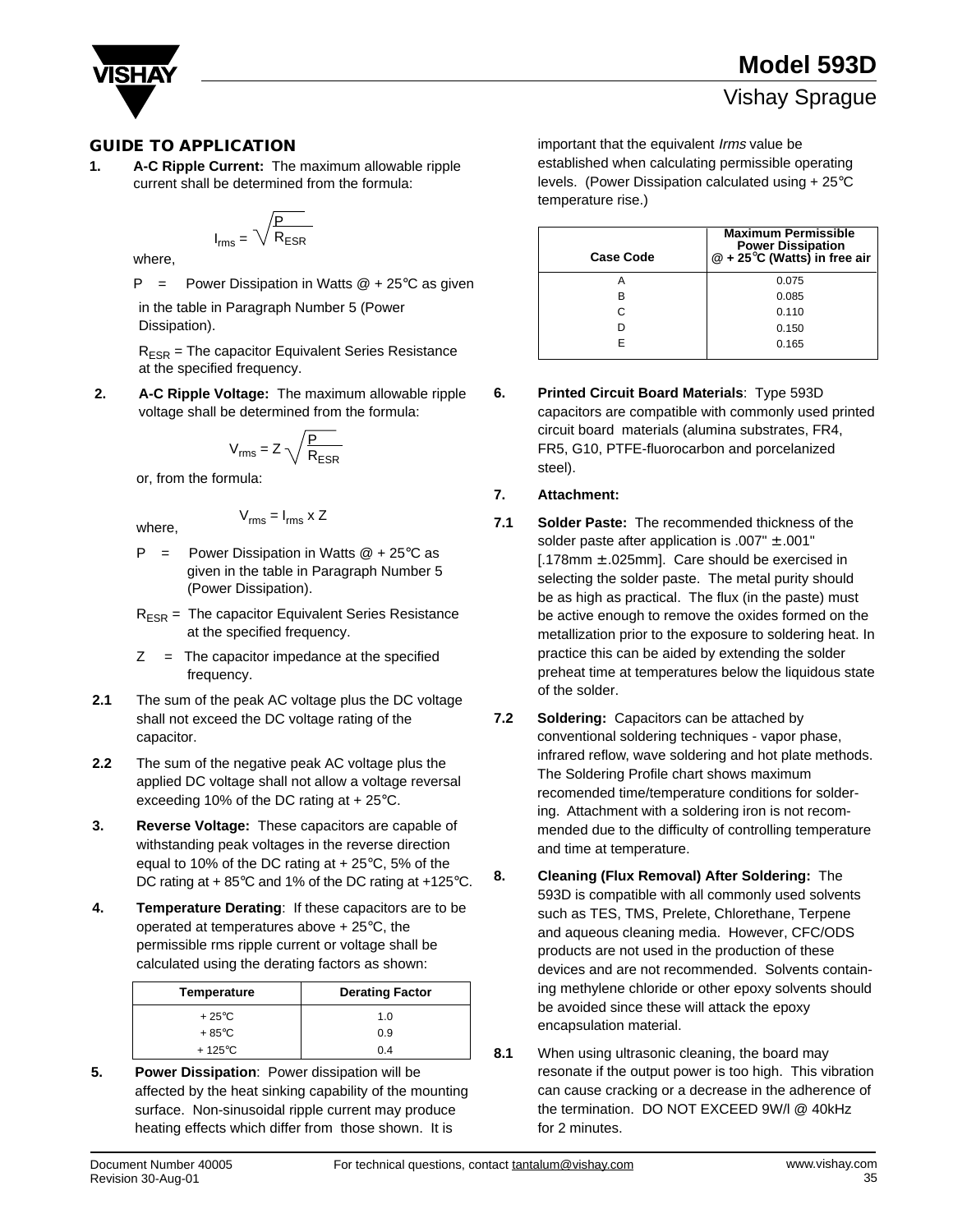## **GUIDE TO APPLICATION (Continued)**



**9. Recommended Mounting Pad Geometries**: Proper mounting pad geometries are essential for successful solder connections. These dimensions are highly process sensitive and should be designed to minimize component rework due to unacceptable solder joints. The dimensional configurations shown are the recommended pad geometries for both wave and reflow soldering techniques. These dimensions are intended to be a starting point for circuit board designers and may be fine tuned if necessary based upon the peculiarities of the soldering process and/or circuit board design.

|                              | <b>RECOMMENDED MOUNTING PAD GEOMETRIES lin inches [millimeters]</b> |                       |                |                |                 |              |                |                       |                           |                |                |
|------------------------------|---------------------------------------------------------------------|-----------------------|----------------|----------------|-----------------|--------------|----------------|-----------------------|---------------------------|----------------|----------------|
| <b>Wave Solder Pads</b><br>Е |                                                                     |                       |                |                |                 |              |                |                       | <b>Reflow Solder Pads</b> |                |                |
|                              |                                                                     | <b>Pad Dimensions</b> |                |                |                 |              |                | <b>Pad Dimensions</b> |                           |                |                |
| Case<br>Code                 | A<br>(Min.)                                                         | B<br>(Nom.)           | C<br>(Nom.)    | D<br>(Nom.)    | Е<br>(Nom.)     | Case<br>Code | A<br>(Min.)    | в<br>(Nom.)           | C<br>(Nom.)               | D<br>(Nom.)    | Е<br>(Nom.)    |
| $\overline{A}$               | .034<br>[0.87]                                                      | .085<br>[2.15]        | .053<br>[1.35] | .222<br>[5.65] | .048<br>[1.23]  | A            | .071<br>[1.80] | .085<br>[2.15]        | .053<br>[1.35]            | .222<br>[5.65] | .048<br>[1.23] |
| B                            | .061<br>$[1.54]$ .                                                  | .085<br>[2.15]        | .065<br>[1.65] | .234<br>[5.95] | .048<br>[1.23]  | В            | .110<br>[2.80] | .085<br>[2.15]        | .065<br>[1.65]            | .234<br>[5.95] | .048<br>[1.23] |
| C                            | 061<br>[1.54]                                                       | .106<br>[2.70]        | .124<br>[3.15] | .337<br>[8.55] | .050<br>[1.28]  | C            | .110<br>[2.80] | .106<br>[2.70]        | .124<br>[3.15]            | .337<br>[8.55] | .050<br>[1.28] |
| D                            | .066<br>[1.68]                                                      | .106<br>[2.70]        | .175<br>[4.45] | .388<br>[9.85] | .050<br>[1.28]  | D            | .118<br>[3.00] | .106<br>[2.70]        | .175<br>[4.45]            | .388<br>[9.85] | .050<br>[1.28] |
| E                            | .066<br>[1.68]                                                      | .106<br>[2.70]        | .175<br>[4.45] | .388<br>[9.85] | u.050<br>[1.28] | Е            | .118<br>[3.00] | .106<br>[2.70]        | .175<br>[4.45]            | .388<br>[9.85] | .050<br>[1.28] |